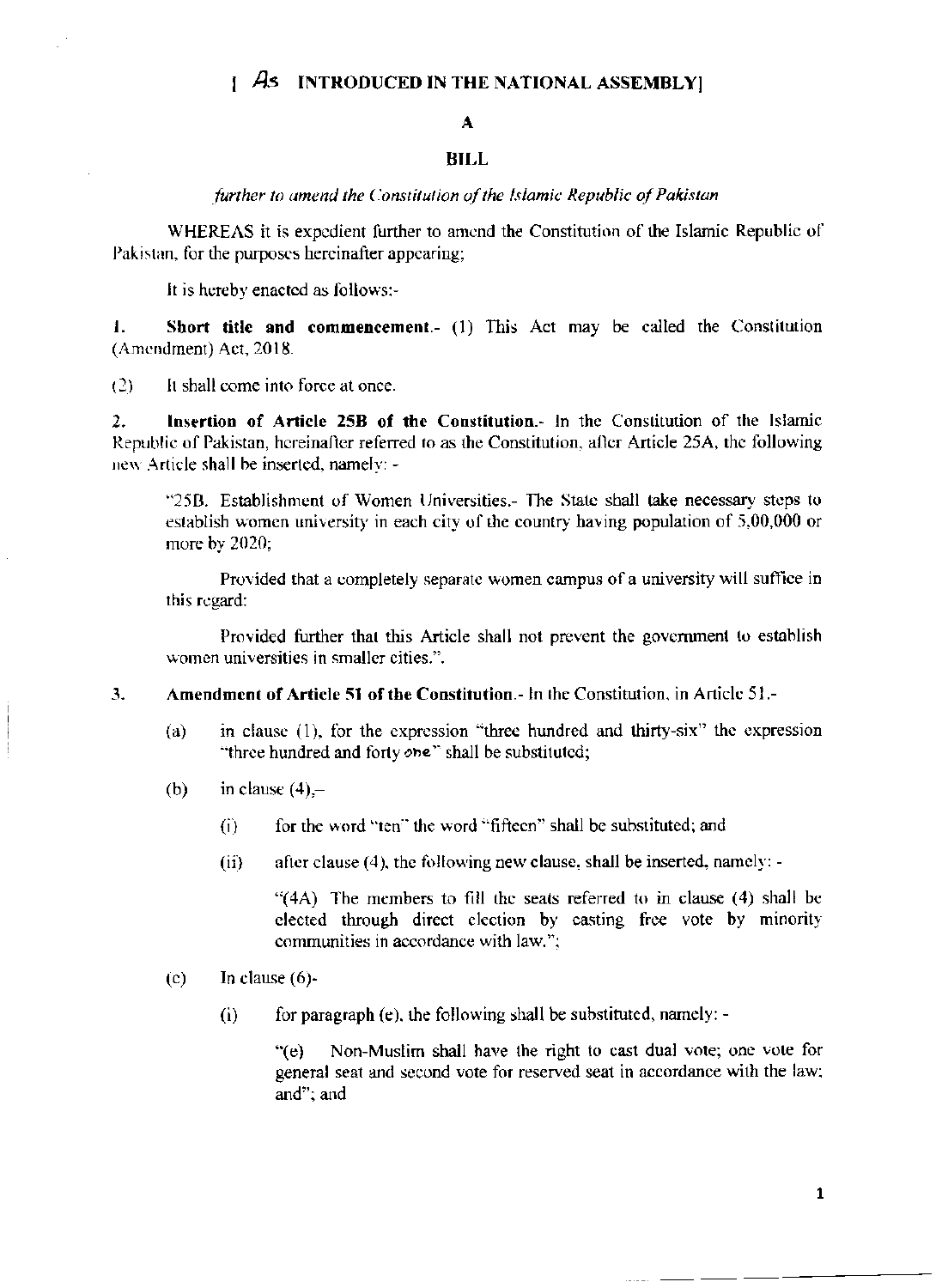after paragraph (e), the following new paragraph (f), shall be inserted,  $(ii)$ namely: -

"Delimitation of constituencies for National Assembly and  $``<sup>f</sup>)$ Provincial Assemblics shall be made on Provincial basis by Election Commission of Pakistan as proposed in the following table: -

| в<br>----                    | ------------<br>------<br>$\mathbf{r}$ | <b>*****</b><br>. .<br>$-1$<br>____________ | _______<br>דרידו<br>. .<br>—————— | ---<br><br>-- | ___<br>A 113<br>vial<br>___<br>and and advance of the con- |
|------------------------------|----------------------------------------|---------------------------------------------|-----------------------------------|---------------|------------------------------------------------------------|
| __<br><br>__________________ |                                        |                                             |                                   |               |                                                            |

Insertion of Article 63B of the Constitution.- In the Constitution, after Article 63A, the  $\overline{4}$ . following new Article shall be inserted, namely: -

"63B. Disqualification.- A member shall permanently be disqualified to be elected as member of Mailis-e-Shoora (Parliament) or of a Provincial Assembly if he is elected or attempts to be elected or elects or attempts to elect a member by way of bribery of any kind:

Provided tha: a member who is already a member or elected as a member and commits the act of bribery as aforesaid, shall be de-seated forthwith.".

Amendment of Article 92 of the Constitution. In the Constitution, in Article 92, in 5. clause (1), for the expression "and Ministers of State" the expression ", Ministers of State and Parliamentary Secretaries" shall be substituted.

Amendment of Article 106 of the Constitution.- In the Constitution, in clause (1), for 6. the table, the following shall be substituted, namely:-

|                    | <b>General Scats</b> | Women | Non-Muslims |        |
|--------------------|----------------------|-------|-------------|--------|
| Balochistan        |                      |       |             | ot     |
| Khyber Pakhtunkhwa | oο                   |       | Jå          | 125    |
| Punjab             | 297                  |       |             | ∼.     |
| Sindh              |                      |       |             | $\sim$ |

#### **STATEMENT OF OBJECTS AND REASONS**

The women are mest neglected segment of Pakistani society. There is no concept of women empowerment without higher education. So, insertion of Article 25B will open new avenues for women education and empowerment.

Under Article 36 of the Constitution, the State is obliged to safeguard the legitimate rights and interests of minerities. Presently under Article 51(4) of the Constitution, ten seats are reserved for non Muslims in the National Assembly. As regards seats for non-Muslims in Provincial Assemblies, under Article 106 of the Constitution, three seats are reserved in the Provincial Assembly of Balochistan, three in Khyber Pakhtunkhwa, eight in Punjab and nine seats in the Provincial Assembly of Sindh. These seats were added/increased long back.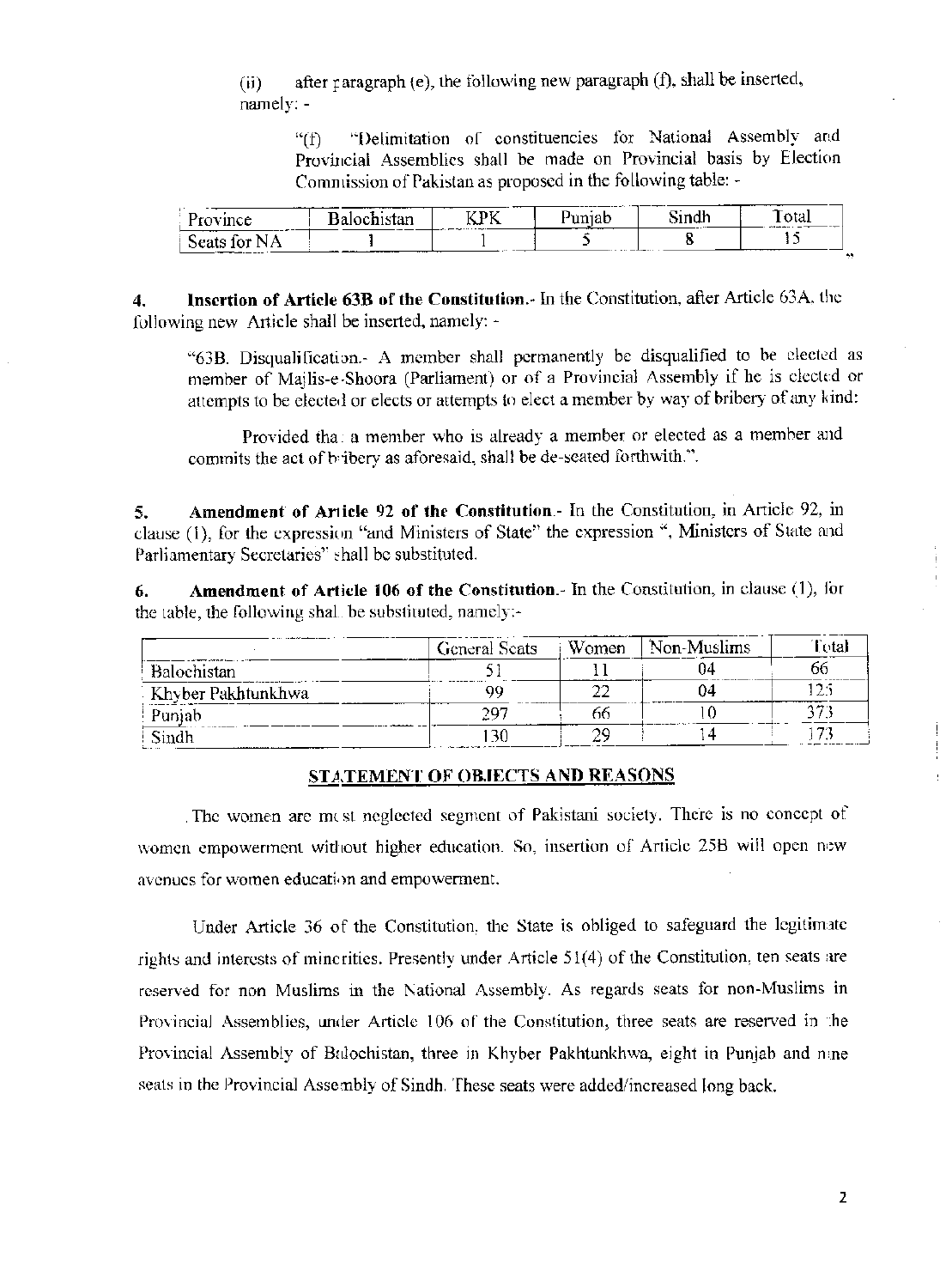There were ten reserved scats for non-Muslims when the numbers of general seats were 207. When general seats were increased to 272 in 2002, the number of seats reserved for non-Muslims remained the same, i.e. 10. Minority community strongly feels that minority's representation in National and Provincial assemblies may be increased according to the proportion to the population of non-Muslims.

#### Direct Electorate Instead of Choosing from Party List:

By choosing form party list the minority community has no say in as to who occupies the 10 reserved seats in the National Assembly. Instead, these seats become a tool for victorious parties to pick their favorites. Moreover, there is fragile relation between these elected and reserved seats and those who active member of the minority community.

Sensing the sentiments of the minority communities in Pakistan it's time to end the party list system. Changing the election procedure of reserved seats of Non-Muslim is not a new phenomenon. In 1985, separate electorate was introduced for non-Muslim and on the basis of separate electorate five elections were held which were totally abolished in 2002. On top of that, in the Global community religious and ethnic minority communities are represented in the parliament through direct election. Taking example of Jordan, Lebanon, India, New Zealand, Fiji, Croatia, Iran and Belgium where religious and ethnic minorities are elected through direct electorate.

#### **Dual Vote System for non-Muslims**

 $\overline{1}$ 

Besides changing the election criteria of reserved seats for non-Muslims, it is also proposed to give the right to the non-Muslims to cast double vote. This means dual franchise and enables non-Muslims to cast one vote to a general seat candidate and the second to a member of their own community. This way they would remain integrated with the mainstream politics and true representatives of their communities would surface. The representative would be answerable to their community and take keen interest in the welfare and development of their communities. The argument of double vote cites the example of the residents of Azad Jammu & Kashmir who cast votes both in their AJK hometown constituencies and in Pakistani constituencies where they reside.

## **Constituency on Divisional Basis:**

For election on reserved seats for non-Muslims the delimitation of constituencies may be made on divisional basis by the Election Commission of Pakistan. The number of Divisions included in each constituency shall be on the basis of Non-Muslim population, so as to make a total of 15 constituencies for the National Assemblies.

 $\overline{\mathbf{3}}$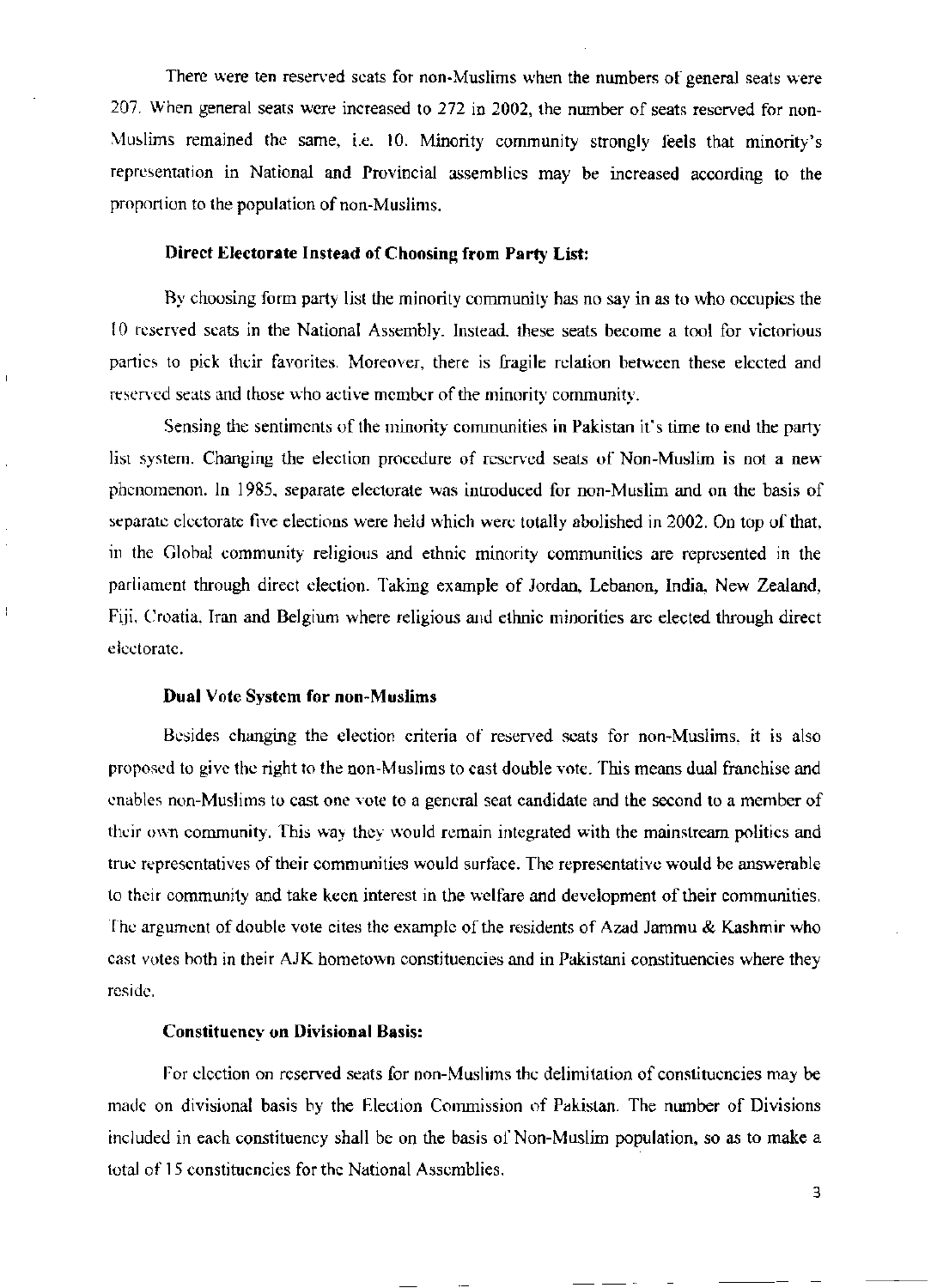Using the same mechanism 4 constituencies shall be formed in Balochistan, 4 in KPK, 10 in Punjab, and 14 in Sindh for Provincial Assemblies. Since 2002 the electoral role in general election do not identify voter by their religion. In this regard NADRA is the only source to track down Non-Muslim population in all divisions of Pakistan because NADRA has documented the religion of every citizen who applies for NADRA CNIC

In order to bring transparency in the election process, especially, for those of reserved seats for Minorities, Women and election of Senate of Pakistan, insertion of Article 63-B is necessary. Similarly, to promote the culture of honesty, transparency, merit and fair play, in general, in the country, this amendment will play vital role.

Article 92 of the Constitution explains the procedure of appointment of Federal Minister and Ministers of State form amongst the members of Parliament. The Constitution of Islamic Republic of Pakistan does not explain the appointment method of the Parliamentary Secretaries. On the other hand, every Government appoints Parliamentary Secretaries who work as a Minister in the august House, during the session. Such appointments of Parliamentary Secretaries are not in conformity of the Constitution. In order to remove such legal ambiguity it is necessary to make adequate amendment in the Constitution as proposed.

> $Sd/$ Dr. Ramesh Kumar Vankwani, **Member, National Assembly**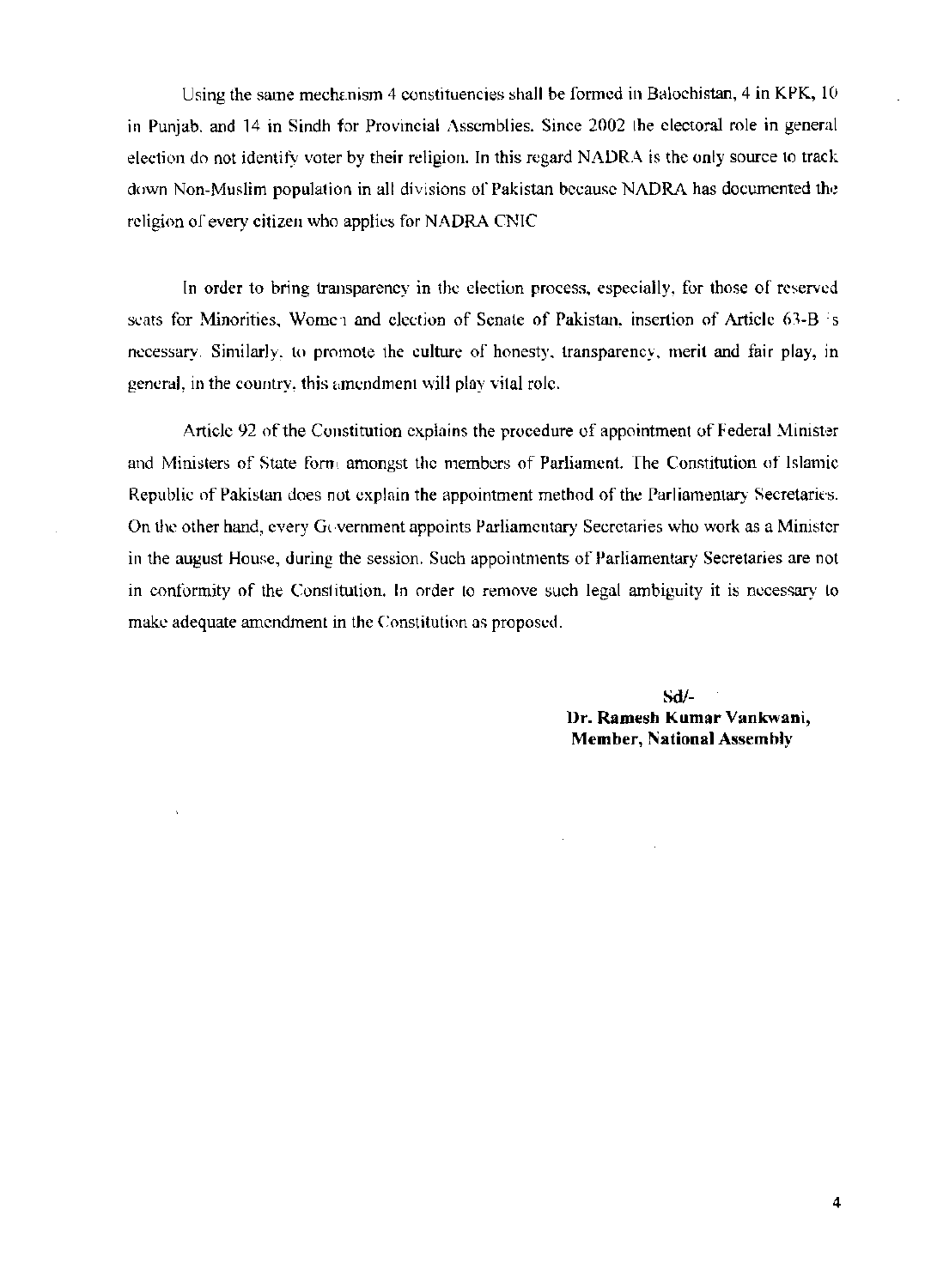[قومی|تهبلی میں پیش کردہ مصرح م اسلامی جمہور ریہ پاکستان کے دستور میں مزید ترمیم کرنے کا

چونکہ یہ قرین مصلحت ہے کہ بعدازیں خاہرہونے والی اغراض کے لیے اسلامی جمہوریہ پاکستان کے دستور میں مزید ترمیم کی جائے؛ للبذابذ ربعه بذاحسب ذمل قانون وضع كماحا تا ہے : په

**وستور کے آ رنیکل ۲۵؍ب کی شمولیت**:۔ اسلامی جمہوریہ پاکستان کے دستور میں،جس کا بعداز یں دستور کے طور پرحوالہ دیا گیا ہے، آ رنیک ۴۵ رالف کے بعد حسب ذیل نیا آ رنیک شامل کر دیاجائے گا، یعنی:۔

'' ۲۵ رب خواتین یو نیورسٹیوں کا قیام:۔ '' ۲۰ اینک ریاست ۵۰۰٬۰۰۰ یا زائداً بادی کے حامل ملک کے ہرشہر میں یو نیورنٹی قائم کرنے کے لیے ضروری اقدامات کرے گی۔

- محمرشرط بیہ ہے کہ اس ضمن میں یونیور ٹی) خواتین کے لیے بقدرضرورت ایک کھمل علیحد ہ کیمپس ہوگا؛ ٹکرمز پیٹر ط بیہ ہے کہ بیا ؓ رنیکل تچوٹ شہروں میں پھومت کے لیےخواتین یونیورسٹیوں کے قیام میں مانع نہیں ہوگا۔''
	- س میں دستور کے آرٹیک ان میں ترمیم: دستور میں، آرٹیک ان میں۔ (الف) \_ شق (١) مين الفاظ' تين سوچيتيں'' كى بجائے الفاظ' تين سوكلتاليس سے' تبديل كرديجے جا سميں محمر؛
		- (ب) شق(۴) میں۔
- (اول) لفظ' دس'' کی بجائے لفظ' بیندرہ'' تبدیل کردیاجائے گا؛اور (دوم) شق (۴) کے بعد،حسب ذیل نئ ثق شامل کردی جائے گی؛ یعنی:۔ '' ( ۳ رالف )شق ( ۴ ) میں محولہ نشستوں کو پُرکرنے کے لیےارا کیں کو قانون کے مطابق اقلیتی برادری کے آ زادانہ دوٹ ہے بلا واسطہ انتخاب كےذریع منتخب کیاجائے گا۔''
	- ش (۲) میں۔ - (ふ)
- (ادل) پیرا(ہ) کو جسب ذیل ہے تبدیل کردیاجائے گا، یعنی:۔ ''(د) گھیر مسلم کودودوٹ ڈالنے کاحق حاصل ہوگا،قانون سے مطابق ایک دوٹ عام نشست کے لیے اور دوسرادو ہے خصوص نشست کے لیے "ادر (دوم) = پیرا(د) کے بعد،حسب ذیل نیاپیرا(و)حاصل کردیاجائے گالیعیٰ:۔ ''(د) ۔ ایکش کیمیشن پاکستان قومی اسمبلی کورصو ہائی آسمبلیوں کے لیے صوبائی بنیادوں پر حلقہ بندیاں کرے جن بحریز حسب ذیل جىدىل تىرىدى گۇپ،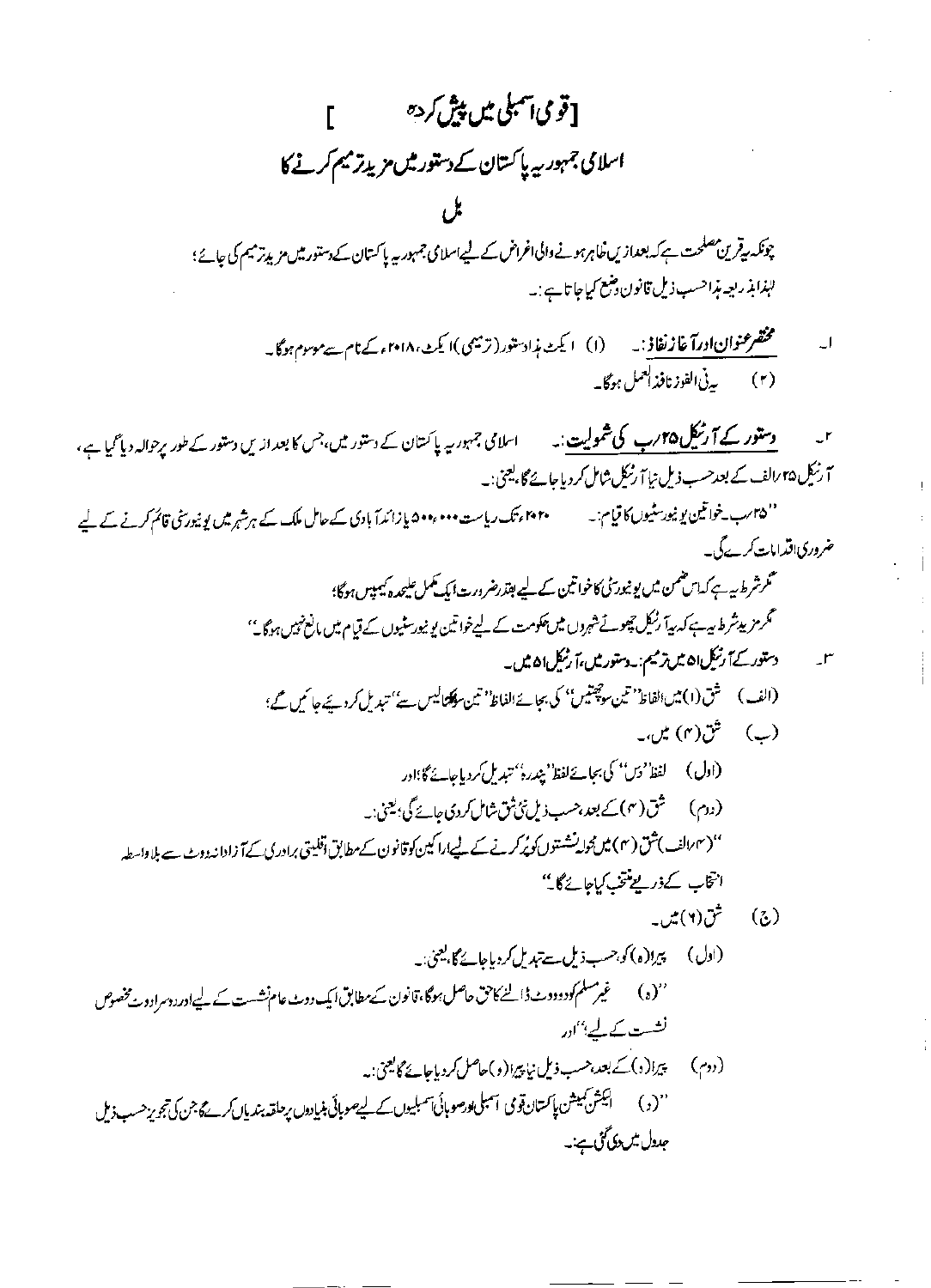| إسنده | پنجاب | ا کے پی کے | بلوچتان |                             |
|-------|-------|------------|---------|-----------------------------|
|       |       |            |         | توی آسبلی <u>سے لی</u> ششیں |
|       |       |            |         |                             |

دستور کے آ رنیک ۲۳ رب کی شمولیت ۔دستور میں آ رنیکل ۲۳ رالف کے بعد حسب ذیل نیا آ رنیکل شامل کر دیاجائے گا۔  $(r)$ 

'' ۲۳ رب۔ نااہلی: کوئی رکن بحیثیت رکن مجلس شوری ( یار لیمنٹ ) پاکسی صوبائی آسبلی کارکن منٹ ہونے سے نااہل ہوجائے گا اگر وہ کسی تھم کی رشوت کے ذیر لیے پتھر ہو ہو ہو پیغتی ہونے کی کوشش کرے پاکسی رکن کونتی کراپے ہا کرانے کی کوشش کرے۔

بشرطيكه كوكن جو پہلے ہے ركن ہو پاركن سے طور برنتخب ہواہواور مذكورہ بالا كے طور پررشوت ستانی کے قتل كاارتكاب كرے،تواس كى ركنيت فوراختم كردى حائے گی۔

دستور کے آ رنیکل۹۲ کی ترمیم :۔ دستور میں، آ رنیکی۹۲ میں بثق (۱) میں،الفاظ' اوروزائے ملکت' کی بجائے عبارت' وزارۓمملکت ویار لیمانی  $(a)$ سکے پڑیز'' تبدیل کردی جائے گی۔

|                                          | $     -$<br>. <del>.</del>  | -- - -  |                             |               |
|------------------------------------------|-----------------------------|---------|-----------------------------|---------------|
|                                          | ۰.                          | 'خواتين |                             |               |
| ٦Y                                       | $\cdot$ r                   | и       | ا۵                          | بلوچیتان      |
| 110                                      | $\cdot$ r                   | ۲۲      | 99                          | فيبر يختونخوا |
| $r$ $\angle r$                           | ١٠                          | Ħ۲      | 192                         | ببنجا         |
| $\mathsf{I} \mathsf{L} \mathsf{I}^\star$ | $\mathfrak{h}^\mathfrak{r}$ | ۲٩      | $\mathsf{H}^\bullet\bullet$ | سندھ          |

دستور کے**آ رنیک ۱۰۶ میں ترمیم :** یہ دستور میں بنق (۱) میں ،حدول کی بجائےحسب ذیل تہ بہ مل کردیئے جا نہیں گے بعینی:پ  $(1)$ 

بيإن اغراض ووجوه

ياكستاني معاشرو ميس خواتين سب سے زيادہ نظرانداز كياجانے والا طبقہ ہے۔ اعلیٰ تعليم كے بغيرخواتين كه بااختيار بنائے كاتصور بھى نہيں كياجاسكتا لے يذا آ رنيكل ۳۵؍ب کوشال کرنے سےخواتین کی تعلیم اورانہیں یااحتیار بنانے کے لیے رامیں ہموارہوں گی۔

دستور کے آ رنیک ۲۶ سے تحت ریاست اقلیتوں سے حقوق اور مفادات کو قانونی متحفظ دینے کی پابند ہے۔اس دفت دستور کے آ رنیک ا۵ (۴) کے تحت قومی اسبل میں غیرسلموں کے لیے دس نشسیں پخصوص کی گئی ہیں، جہاں تک بیتور کے آ رنیل ۱۰۶کے تحت صوبائی اسمبلیوں میں غیرمسلموں کی نشستوں کاتعلق ہے، بلوچن ن کی صوبائی اسبلی میں تین تشتیں بخصوص کی گئی ہیں۔خیبر پختونحوا میں تین، پنجاب میں ارسندھ کی صورت میں گئی ہیں۔پششیں بہت رصہ پہلے شامل کی ممبی ربز ھائی تمبیں۔

جب عمومی نشستوں کی تعدادے پہنچی توغیرمسلموں کے لیے پانشستیں مخصوص تھیں۔جب ہمن موجی نشار کی بڑھا کر ہی کیا توغیرمسلموں کے لیے خصوص نشتوں کی تعداد وہی ، یعن •ارہی رہی۔ آفلیتی طبقہ کوشد پرتخفطات میں کہ تو می اسلی اسمبلیوں میں اقلیتی نمرسندگی کواقلیتی آبادی کے تناسب کے مطابق اضافہ کیاجائے۔